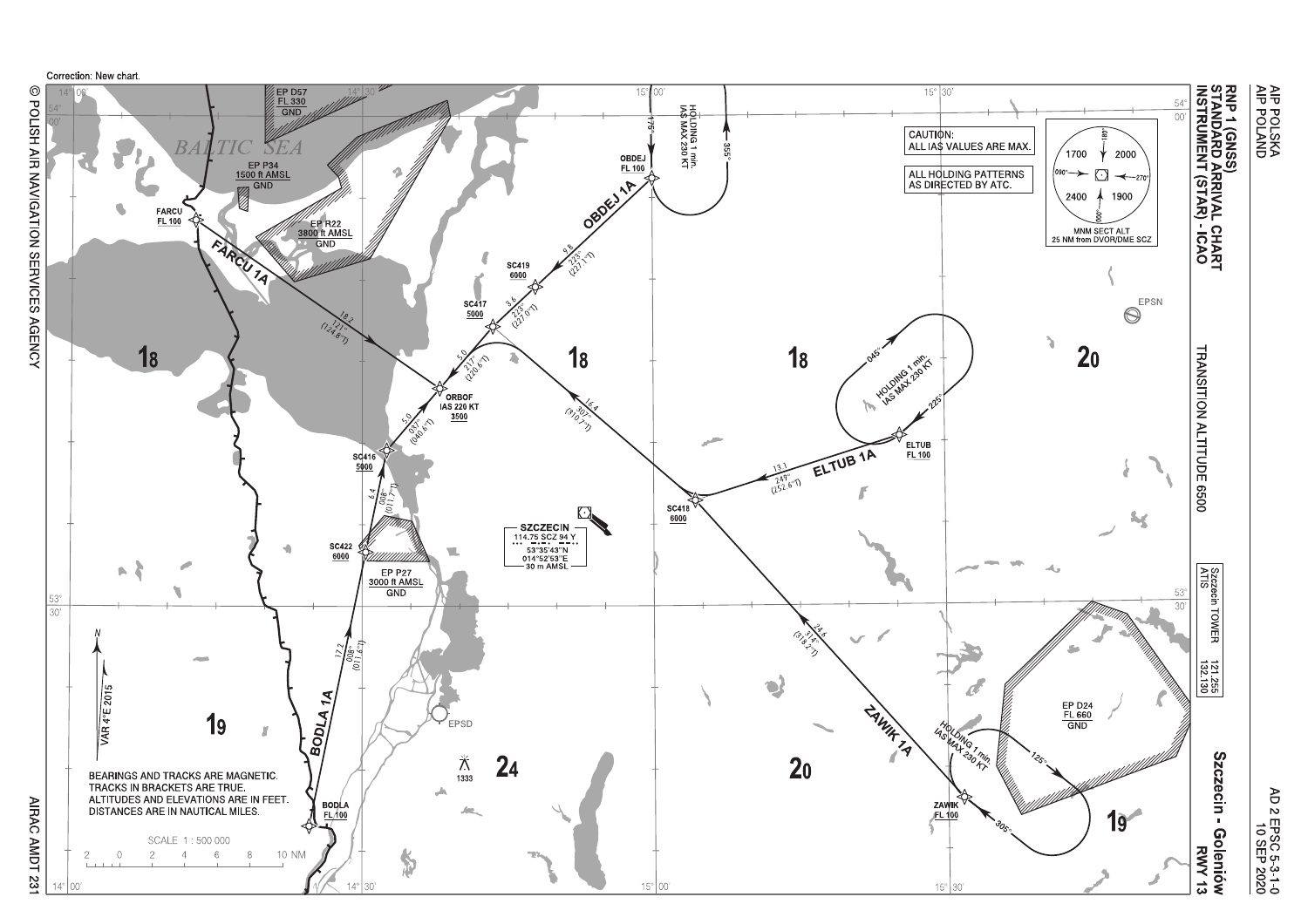#### **Szczecin - Goleniów RWY 13**

**FARCU 1A**

| <b>SEQUENCE</b><br><b>NUMBER</b> | <b>PATH</b><br><b>TERMINATOR</b> | <b>WAYPOINT</b><br><b>IDENTIFIER</b> | <b>COURSE / TRACK</b><br>$^{\circ}$ M ( $^{\circ}$ T) | <b>DISTANCE</b><br>(NM) | <b>ALTITUDE</b> | <b>SPEED</b><br>(kt) | <b>NAV SPEC</b>  |
|----------------------------------|----------------------------------|--------------------------------------|-------------------------------------------------------|-------------------------|-----------------|----------------------|------------------|
| 001                              |                                  | FARCU                                |                                                       |                         | $+$ FL100       |                      | RNP <sub>1</sub> |
| 002                              |                                  | ORBOF                                | 121 (124.8)                                           | 18.17                   | $+3500$ ft      | $-220$               | RNP <sub>1</sub> |

# **OBDEJ 1A**

| <b>SEQUENCE</b><br><b>NUMBER</b> | <b>PATH</b><br>TERMINATOR | <b>WAYPOINT</b><br><b>IDENTIFIER</b> | <b>COURSE / TRACK</b><br>$^{\circ}$ M ( $^{\circ}$ T) | <b>DISTANCE</b><br>(NM) | <b>ALTITUDE</b> | <b>SPEED</b><br>(kt) | <b>NAV SPEC</b>  |
|----------------------------------|---------------------------|--------------------------------------|-------------------------------------------------------|-------------------------|-----------------|----------------------|------------------|
| 001                              |                           | OBDEJ                                |                                                       |                         | $+$ FL100       |                      | RNP <sup>-</sup> |
| 002                              | TF                        | SC419                                | 223 (227.1)                                           | 9.78                    | $+6000$ ft      |                      | RNP <sub>1</sub> |
| 003                              | TF                        | SC417                                | 223 (227.0)                                           | 3.56                    | $+5000$ ft      |                      | RNP <sub>1</sub> |
| 004                              | TF                        | ORBOF                                | 217 (220.6)                                           | 5.00                    | $+3500$ ft      | $-220$               | RNP <sub>1</sub> |

## **ELTUB 1A**

| <b>SEQUENCE</b><br><b>NUMBER</b> | <b>PATH</b><br>TERMINATOR | <b>WAYPOINT</b><br><b>IDENTIFIER</b> | <b>COURSE / TRACK</b><br>$^{\circ}$ M ( $^{\circ}$ T) | <b>DISTANCE</b><br>(NM) | <b>ALTITUDE</b> | <b>SPEED</b><br>(kt) | <b>NAV SPEC</b>  |
|----------------------------------|---------------------------|--------------------------------------|-------------------------------------------------------|-------------------------|-----------------|----------------------|------------------|
| 001                              | IF                        | <b>ELTUB</b>                         |                                                       |                         | $+$ FL100       |                      | RNP <sub>1</sub> |
| 002                              | TF                        | <b>SC418</b>                         | 249 (252.6)                                           | 13.13                   | $+6000$ ft      |                      | RNP <sub>1</sub> |
| 003                              | TF                        | SC417                                | 307 (310.7)                                           | 16.35                   | $+5000$ ft      |                      | RNP <sub>1</sub> |
| 004                              | TF                        | ORBOF                                | 217 (220.6)                                           | 5.00                    | $+3500$ ft      | $-220$               | RNP <sub>1</sub> |

### **ZAWIK 1A**

| <b>SEQUENCE</b><br><b>NUMBER</b> | <b>PATH</b><br><b>TERMINATOR</b> | <b>WAYPOINT</b><br><b>IDENTIFIER</b> | <b>COURSE / TRACK</b><br>$^{\circ}$ M ( $^{\circ}$ T) | <b>DISTANCE</b><br>(NM) | <b>ALTITUDE</b> | <b>SPEED</b><br>(kt) | <b>NAV SPEC</b>  |
|----------------------------------|----------------------------------|--------------------------------------|-------------------------------------------------------|-------------------------|-----------------|----------------------|------------------|
| 001                              |                                  | ZAWIK                                |                                                       |                         | $+$ FL100       |                      | RNP <sup>-</sup> |
| 002                              | TF                               | <b>SC418</b>                         | 314 (318.2)                                           | 24.57                   | $+6000$ ft      |                      | RNP <sub>1</sub> |
| 003                              | TF                               | <b>SC417</b>                         | 307 (310.7)                                           | 16.35                   | $+5000$ ft      |                      | RNP <sub>1</sub> |
| 004                              | TF                               | ORBOF                                | 217 (220.6)                                           | 5.00                    | $+3500$ ft      | $-220$               | RNP <sup>-</sup> |

#### **BODLA 1A**

| <b>SEQUENCE</b><br><b>NUMBER</b> | <b>PATH</b><br>TERMINATOR | <b>WAYPOINT</b><br><b>IDENTIFIER</b> | <b>COURSE / TRACK</b><br>$^{\circ}$ M $^{\circ}$ T) | <b>DISTANCE</b><br>(NM) | <b>ALTITUDE</b> | <b>SPEED</b><br>(kt) | <b>NAV SPEC</b>  |
|----------------------------------|---------------------------|--------------------------------------|-----------------------------------------------------|-------------------------|-----------------|----------------------|------------------|
| 001                              | IF                        | <b>BODLA</b>                         |                                                     |                         | +FL100          |                      | RNP <sub>1</sub> |
| 002                              | TF                        | SC422                                | 008 (011.6)                                         | 17.15                   | $+6000$ ft      |                      | RNP <sub>1</sub> |
| 003                              | TF                        | SC416                                | 008 (011.7)                                         | 6.36                    | $+5000$ ft      |                      | RNP <sub>1</sub> |
| 004                              | TF                        | ORBOF                                | 037 (040.6)                                         | 5.00                    | $+3500$ ft      | $-220$               | RNP <sub>1</sub> |